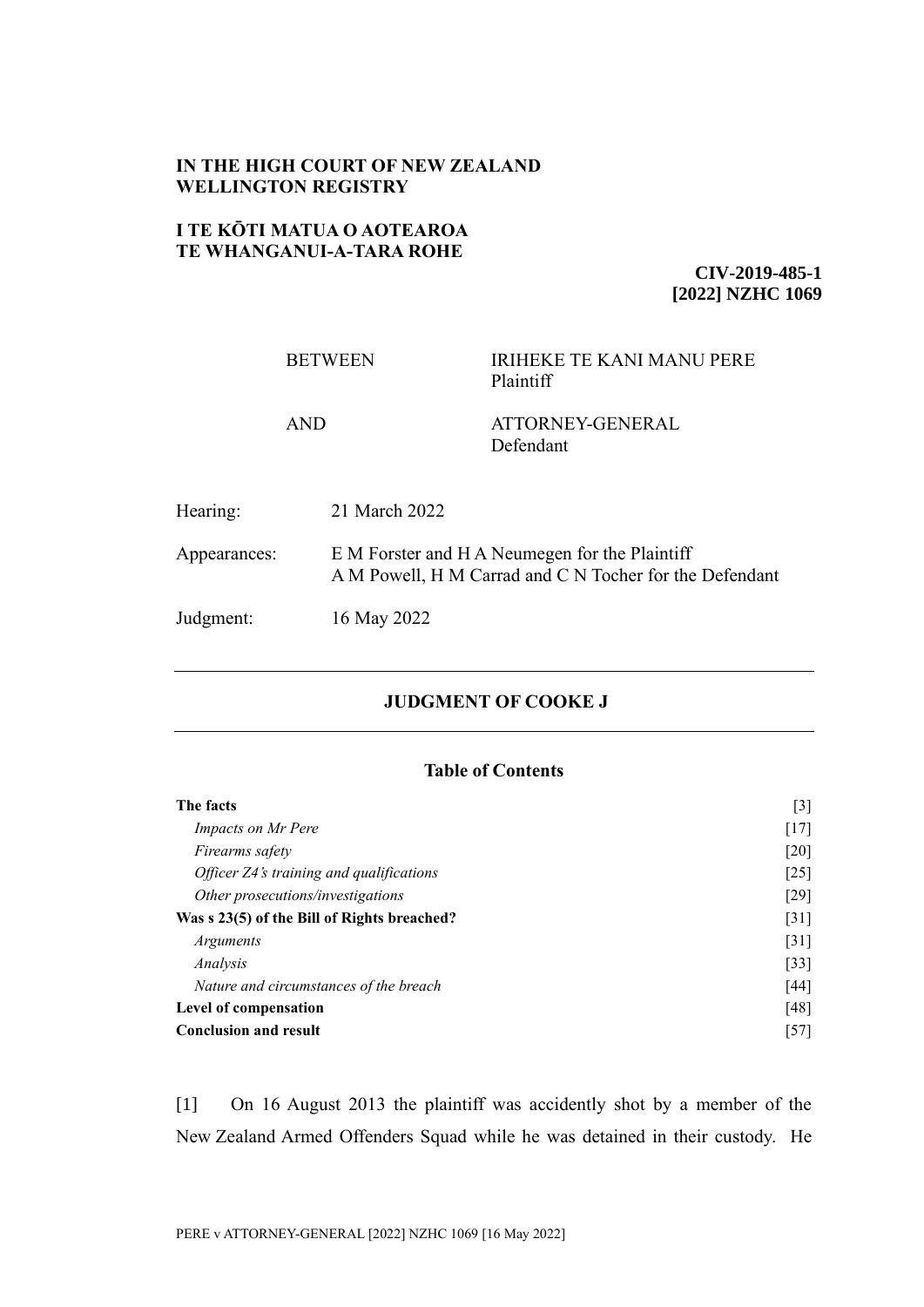brings these proceedings seeking compensation for a breach of his right under s 23(5) of the New Zealand Bill of Rights Act 1990 (the Bill of Rights). This provides:

Everyone deprived of liberty shall be treated with humanity and with respect for the inherent dignity of the person.

[2] The key issues in this case are whether the facts which are agreed between the parties give rise to a breach of this right, and if so, what compensation should be awarded for that breach.

### <span id="page-1-0"></span>**The facts**

[3] As indicated the relevant facts have been agreed between the parties in the form of an agreed statement of facts admitted under s 9 of the Evidence Act 2006. The parties and their counsel are to be commended for reaching this agreement, not only because it has allowed for an efficient hearing, but also because it has removed the further stress for the participants yet again giving evidence about these events.

[4] Mr Pere was aged 33 at the time of the accidental shooting. He was living with his mother in Hastings.

[5] He has a complex medical health history and has been diagnosed with depression and social bi-polar disorder. He had suffered previously from psychotic episodes. He was known to police having accrued 41 convictions between April 2000 and April 2003 including for violent offending. He was the subject of an Armed Offender Squad callout in 2009. From August 2011 he was a compulsory patient under the Mental Health (Compulsory Assessment and Treatment) Act 2002 and was subject to an indefinite community treatment order. The order was discharged in July 2013. From this time Mr Pere was a voluntary patient.

[6] The relevant events occurred on 16 August 2013. Mr Pere had ceased taking his medication regularly at this time. He was consuming recreational drugs and experiencing a deterioration in his mental health. Mr Pere's mother rang the Hawkes Bay District Health Board's mental health unit seeking assistance. She then attended the Napier Health Centre and spoke to Ms Joanne Wainwright, an employee of the Hawkes Bay District Health Board Mental Health Unit who was the case worker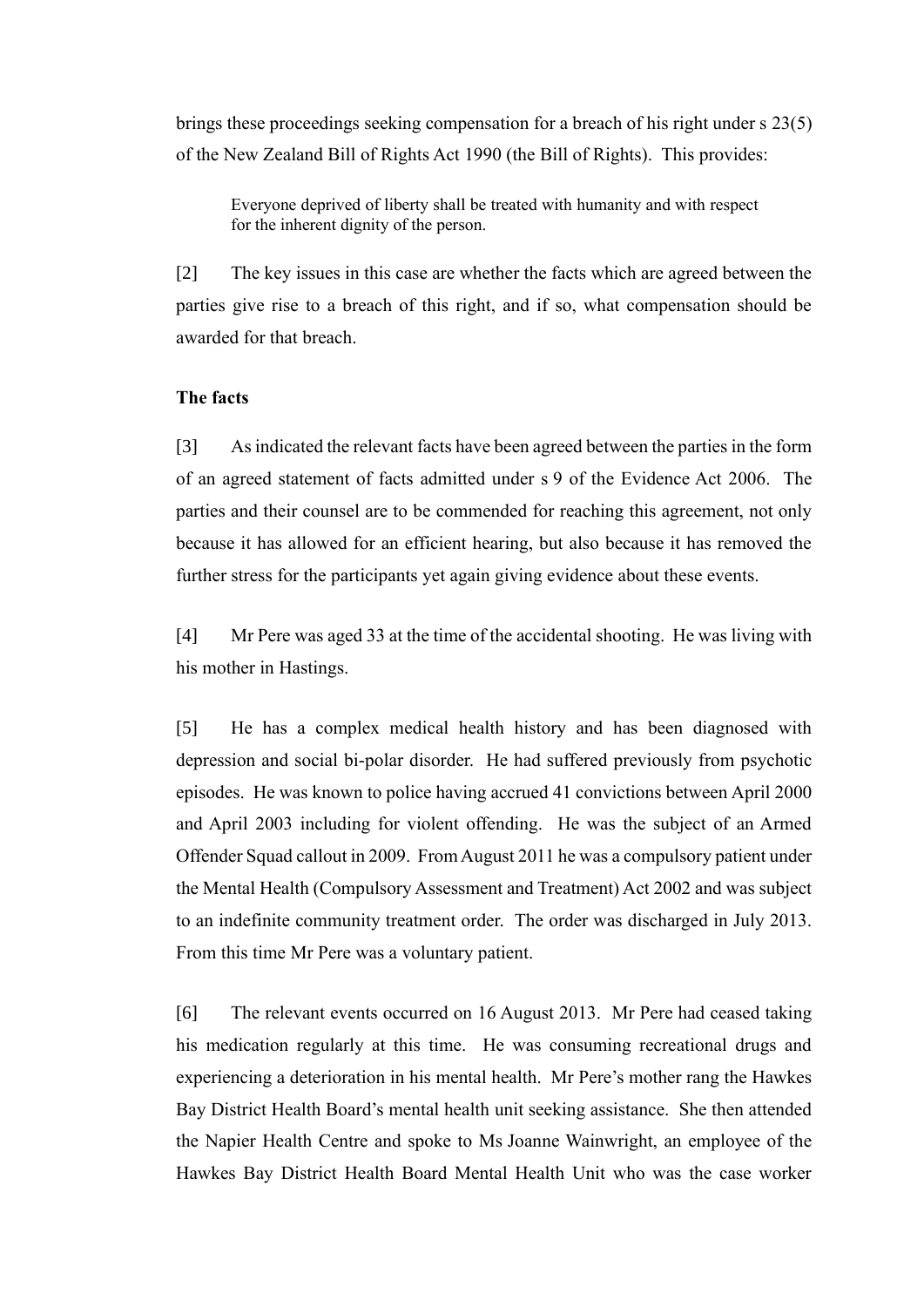assigned to Mr Pere. Mrs Pere informed Ms Wainwright that Mr Pere appeared to be having a psychotic episode. She said that two days earlier he had waived what she believed was a BB-gun around, including pointing it in her direction, and that Mr Pere had subsequently stowed the BB-gun in his bedroom. A BB-gun is a type of air gun designed to shoot metallic spherical projectiles called BBs. BB-guns are classified as airguns under the Arms Act 1993. Anyone over the age of 18 may use an airgun without a firearms licence, but it is an offence to possess an airgun other than for lawful, proper and sufficient purpose.

[7] At about 2.26 pm that day Ms Wainwright rang the New Zealand Police and informed them of the content of her conversation with Mrs Pere. Following that call police made an operational decision to activate the Hawkes Bay Armed Offenders Squad to apprehend Mr Pere. Police knew of Mr Pere's mental illness because of the information supplied by Ms Wainwright and from the police's prior dealings with Mr Pere.

[8] At 3.26 pm following a briefing at Hastings Police Station Armed Offenders Squad officers including Officer Z4, a dog unit, and a police negotiation team were despatched to set up an outer cordon around the address where Mr Pere lived with his mother. At 4.03 pm the officers, including the police dog unit, established a command vehicle base at a designated safe forward point. At 4.46 pm police established road blocks. The Armed Offenders Squad, including Officer Z4 then deployed forward to the address.

[9] All Armed Offenders Squad officers were armed with .223 Calibre M4 Bushmaster rifles. They wore standard issue uniforms that included a tactical vest and a sling for holding the rifles. Some of the rifles were mistakenly loaded with Remington .223 training rounds, including Officer Z4's rifle. This was because, contrary to protocol, the training rounds had not been replaced with standard rounds after the last training exercise. A training round is a live frangible bullet that is designed so that when it hits a solid surface it disintegrates into tiny pieces to minimise the bullet's penetration into the object it has hit. A standard hollow point round is designed to penetrate its target and disintegrate after impact.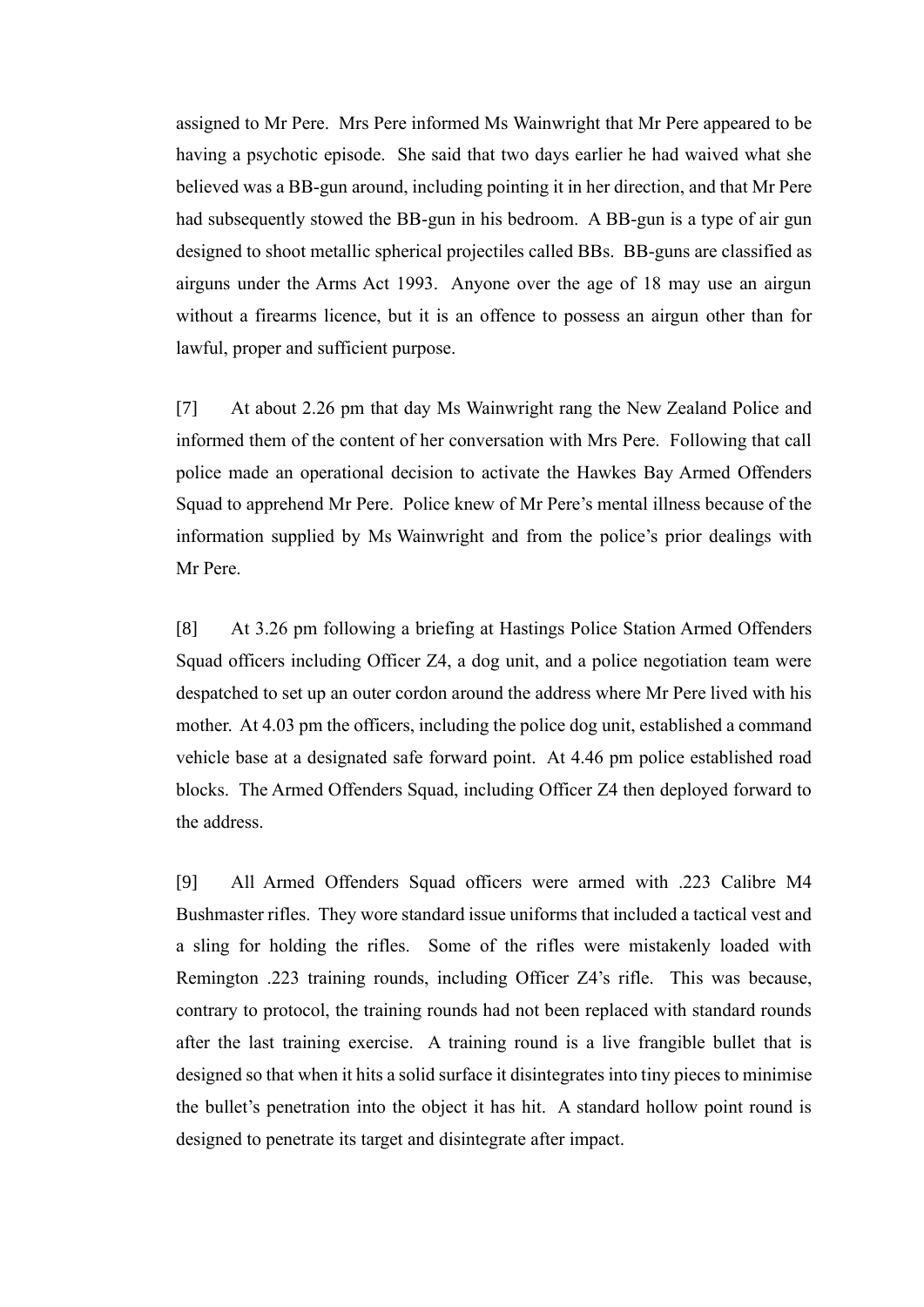[10] At 5.23 pm police requested Mr Pere to surrender to police for arrest upon suspicion of possession of a pistol without lawful or sufficient purpose contrary to s 45 of the Arms Act. Mr Pere duly surrendered himself and acquiesced in the arrest by police.

[11] As part of his arrest Mr Pere was lain prone face down on the ground outside the address. When Officer Z3 undertook the arrest he first gave his Bushmaster rifle to another police officer. Mr Pere was then handcuffed behind his back with plastic handcuffs by Officer Z3. Officer Z4 was then tasked with assisting with the detention of Mr Pere while other Armed Offenders Squad officers entered the address to search it. Officer Z4 checked that that the safety catch on his Bushmaster rifle was in the safe position before doing so. He also made sure that the rifle, which was held in a sling, had its muzzle pointing away from Mr Pere as he approached. He knelt beside Mr Pere with one knee on the ground and the other on Mr Pere's back. He informed Mr Pere of his arrest rights under the Bill of Rights. Mr Pere was cooperative throughout the arrest. After Mr Pere was arrested Officer Z4 stood up and moved his Bushmaster rifle to the front of his body and stepped back one or two metres.

[12] There was no other apparent danger to the public or police officers at the scene. Other uniformed police then arrived at the address to take Mr Pere to the police station for processing. A request was given to the attending officers to replace the plastic handcuffs with metal handcuffs to enable his transfer into custody of the uniformed officers.

[13] Officer Z4 had his Bushmaster rifle suspended in front of him from a sling. He then moved forward to assist other officers to change the handcuffs on Mr Pere. Before doing so Officer Z4 did not remove the round in the chamber of the Bushmaster rifle. He did not remove his Bushmaster rifle and put it in the custody of another officer or in another safe place. Nor did he check that the safety catch on the Bushmaster rifle was in the safe position so that it could not fire.

[14] While the handcuffs were being replaced Officer Z4 bent over to assist other officers to lift Mr Pere to his feet. When doing so he did not ensure that the muzzle of his Bushmaster rifle pointed away from anywhere that if it fired would cause harm.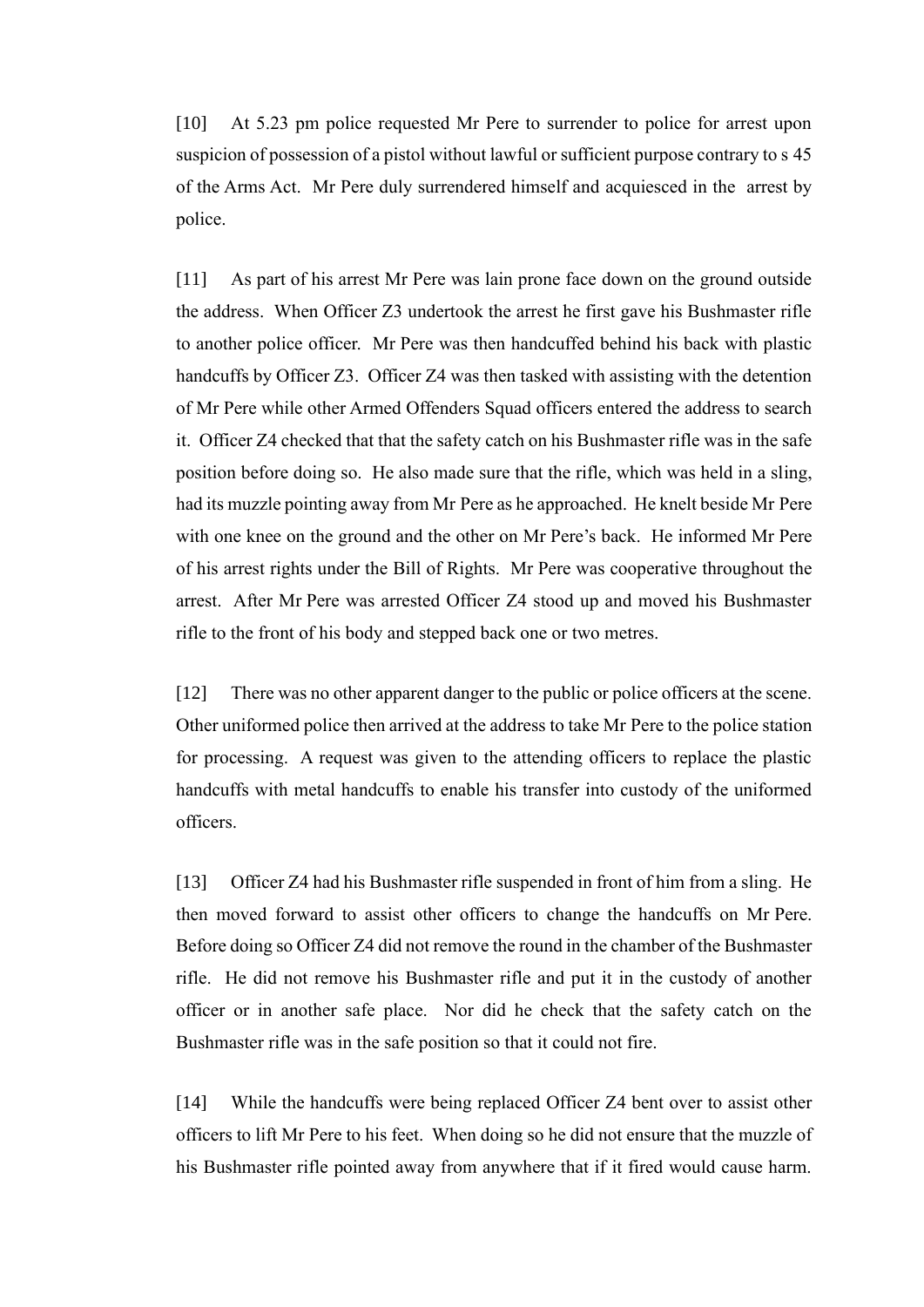The muzzle of the Bushmaster rifle was pointing directly at the central upper area of Mr Pere's back while Mr Pere was lying prone face down on the ground outside the address. The muzzle of the rifle was near Mr Pere's back.

[15] The way Officer Z4 had set up his vest on his uniform meant that when he shifted his Bushmaster rifle across to the right side of his body the safety catch of the Bushmaster rifle brushed against the stiff fabric holster for his Glock pistol. This contact is likely to have caused the safety catch on the Bushmaster to have shifted from the safe position to a position that enabled the Bushmaster rifle to fire without Officer Z4 knowing it.

[16] As Officer Z4 bent down to help lift Mr Pere to his feet with the Bushmaster rifle suspended in the sling, the lower buckle on his vest entered the trigger guard of the rifle and caught on the trigger. The weight of the rifle moving in the sling against the buckle was sufficient to pull the trigger. The rifle discharged a single frangible bullet at close range into the central/upper area of Mr Pere's back. Officer Z4 did not intend to fire his rifle and did not depress the trigger with his finger.

### <span id="page-4-0"></span>*Impacts on Mr Pere*

[17] Mr Pere was taken to hospital suffering from blood loss, a collapsed lung, injury to blood vessels and had shrapnel from the frangible bullet lodged in his upper back and spread through his chest area and neck areas. He required extensive medical treatment but not surgery. He was in hospital for a month.

[18] Mr Pere had experienced acute mental health events in the past but suffered further shock and distress and complications with his mental illness because of what happened during his arrest.

[19] Had Officer Z4's Bushmaster rifle been armed with standard life ammunition as intended for armed offenders squad deployment, Mr Pere's physical injuries would have been more serious and likely fatal.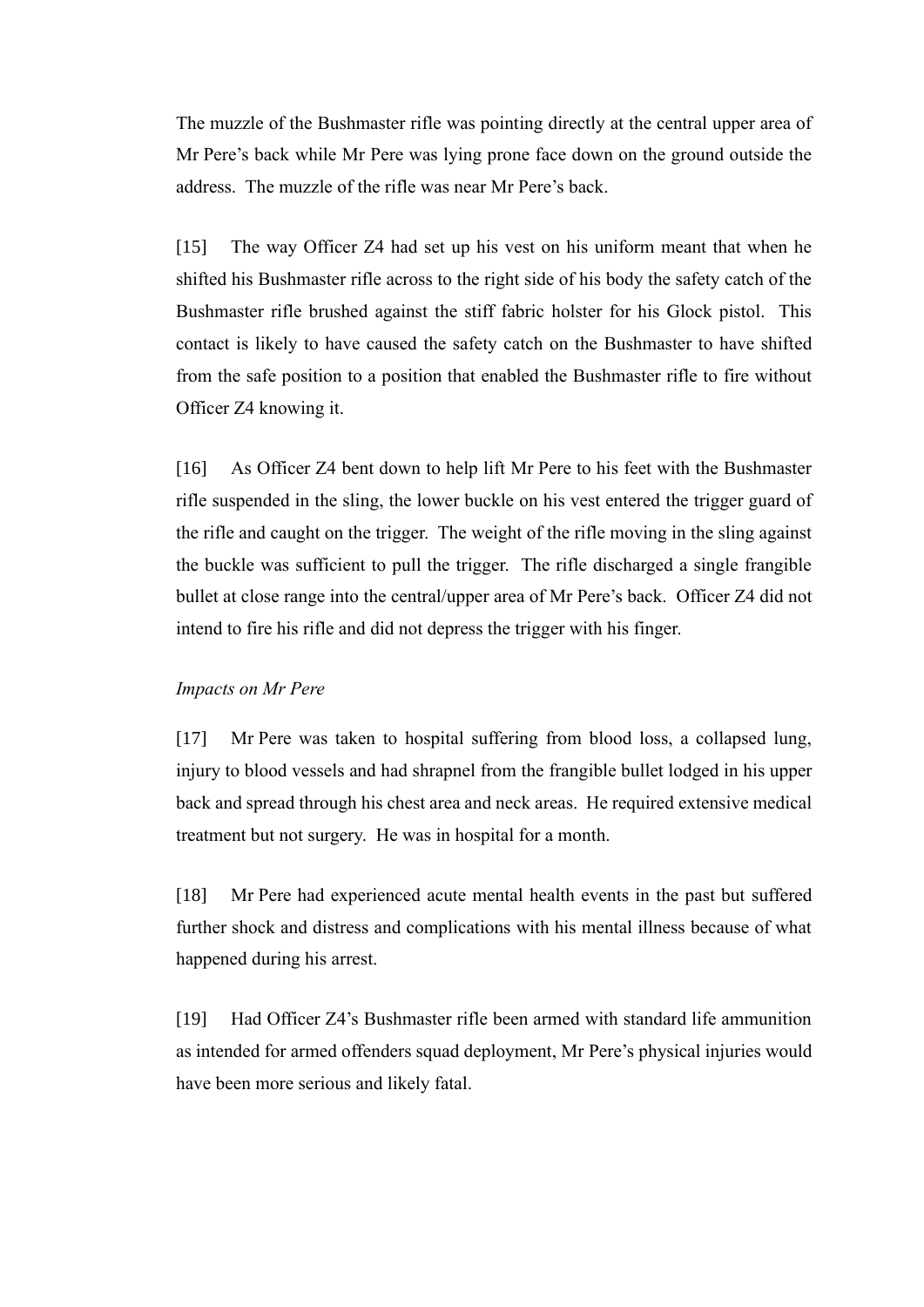## <span id="page-5-0"></span>*Firearms safety*

[20] The Interim Amended Firearms Instruction Manual was in use at the time of the shooting. In the chapter entitled *Rifle Operator* four cardinal rules of firearms safety are set out, namely:

- 1. All guns are loaded.
- 2. Point muzzle in a safe direction ('laser rule').
- 3. Keep your finger outside the trigger guard until you are on target and have decided to fire.
- 4. Be sure of your target and what is around it.

[21] The Bushmaster M4A3 manual provides a similar set of four rules. Rule 2 states:

Point the muzzle in a safe direction. (Remember the "Laser Rule": Treat any firearm as if it has a laser fitted through the axis of the barrel. Whatever the beam touches, it cuts through).

[22] In addition the manual comments:

Be conscious of where the muzzle of the firearm is pointing at all times. Never permit your muzzle to cross anything that you are unwilling to shoot.

- [23] Expert evidence has also been provided from Tracy Short. He confirms that:
	- (a) Allowing the loaded firearm to unintentionally point at a person was a careless omission.
	- (b) Moving forward to physically assist Mr Pere to get up without checking the safety catch while holding a loaded firearm was a careless omission.
	- (c) Moving forward to physically assist Mr Pere to get up without neutralising the danger from his firearm by removing the live round from the chamber or by putting the rifle in the custody of another officer or in a safe place was a substandard and dangerous use of a firearm.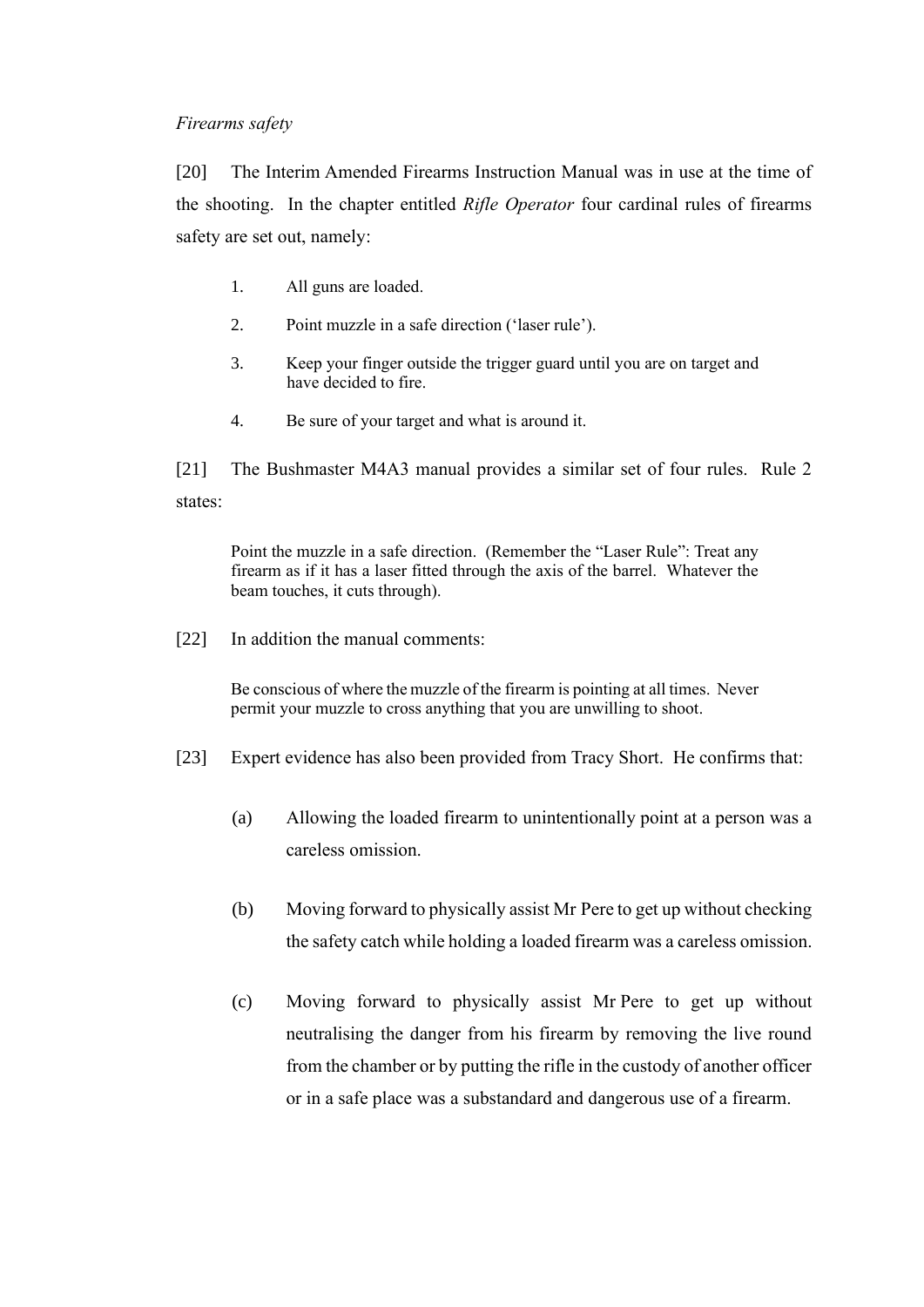[24] It is also accepted that the qualification process to become an Armed Offenders Squad member includes how the firearm safety rules apply including ensuring the safety catch is on and observing the laser rule, and if there is cover from another officer, provide the rifle to that officer.

### <span id="page-6-0"></span>*Officer Z4's training and qualifications*

[25] To be a member of the Armed Offenders Squad a candidate needs to be a serving police officer. That officer must first complete the Armed Offenders Squad selection course and then the national Armed Offenders Squad qualification course. Following that the officer can apply for a position in an Armed Offenders Squad following which they go through an induction and mentoring process.

[26] Officer Z4 graduated from police college in 2007 and completed probationary requirements in April 2009. He attended an Armed Offenders Squad selection course in March 2010. Due to concerns about his performance on the course he was given a conditional pass on the basis he subsequently receive one on one tutoring. The concerns related to decision-making in operational settings.

[27] On 31 July 2013 due to a shortage of qualified Armed Offenders Squad members a decision was made by the Police Commander of National Tactics Groups to deploy trainee members in Hawkes Bay provided that they would not be used for house clearing unless there was no alternative.

[28] As at the date of the accidental shooting on 16 August 2013, Officer Z4 was a trainee Armed Offenders Squad member and was designated part of the Hawkes Bay Armed Offenders Squad. He had not received any one on one training since the Armed Offenders Squad selection course. He had not been inducted and had not had any mentoring. At the time there was no formal induction or mentoring programme for Armed Offenders Squad officers. There was no training plan in place for him other than that he was due to attend the Armed Offenders Squad qualification course in September 2013. He was current with his general firearms training for pistol and rifle which is a qualification for police outside of the armed offenders squad.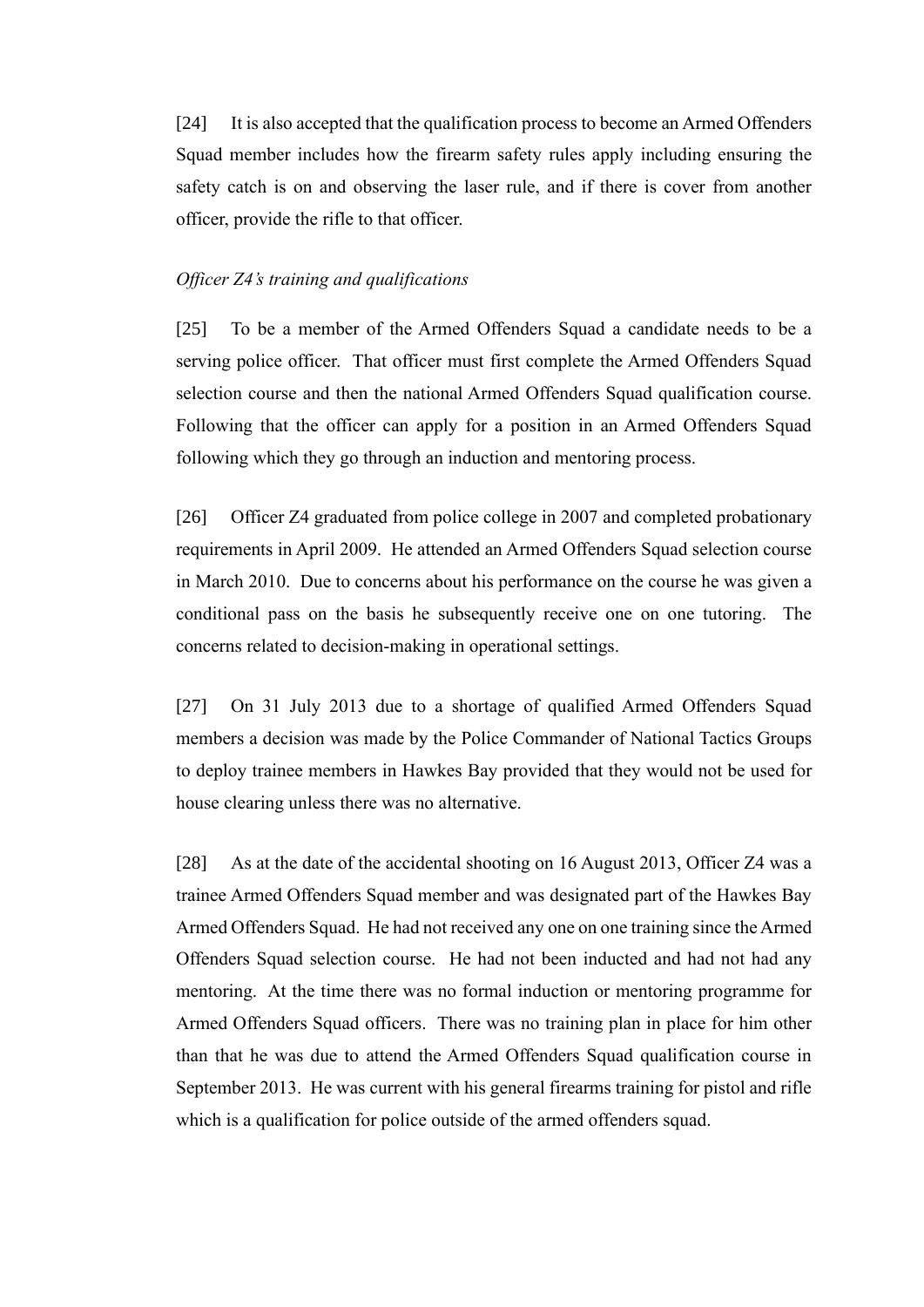### <span id="page-7-0"></span>*Other prosecutions/investigations*

[29] In April 2015 Officer Z4 was charged with careless use of a firearm causing injury under s 53 of the Arms Act 1983. In February 2016 after trial before a Judge and jury in the District Court at Napier he was found not guilty and acquitted.

[30] On 31 May 2016 the Independent Police Conduct Authority (IPCA) issued a report finding on the balance of probabilities that Officer Z4's failure to know where his Bushmaster's rifle was pointing was careless in the circumstances.

### <span id="page-7-1"></span>**Was s 23(5) of the Bill of Rights breached?**

#### <span id="page-7-2"></span>*Arguments*

[31] For Mr Pere Mr Forster argued that liability for Bill of Rights compensation arose. No claim in tort could be advanced as a consequence of s 317 of the Accident Compensation Act 2001. A claim for exemplary damages was preserved by s 319 of that Act but it was accepted that no basis for exemplary damages existed here. Mr Forster focused on s 23(5) of the Bill of Rights. He emphasised that Officer Z4 was dealing with a cooperative and handcuffed man lying prone face down on the ground. Officer Z4's actions were not just a one off as he engaged in a series of errors that led to the shooting. This distinguished the case from that in *A v Attorney-General* in which the High Court had dismissed a claim under s 23(5) where a prison guard had made a mistake when directing that the plaintiff be mixed with prisoners from a rival gang who then assaulted him.<sup>1</sup> Mr Forster also argued that there were systemic shortcomings involved in this case and also relied on other rights in the Bill of Rights, including the right to life in s 8, although they were not pressed in oral argument.

<span id="page-7-5"></span><span id="page-7-3"></span>[32] For the defendant Mr Powell argued that the relevant standard for assessing a breach of s 23(5) was that set out by the Supreme Court in *Taunoa v Attorney-*General.<sup>2</sup> A breach of s 23(5) could arise from a failure to keep a detainee safe, albeit as Ellis J held in *S v Attorney-General* the simple fact that a detainee has come to harm did not mean there was a breach of the right.<sup>3</sup> Some breach of standards by the

<span id="page-7-4"></span><sup>1</sup> *A v Attorney-General* [2020] NZHC 3401.

<sup>2</sup> *Taunoa v Attorney-General* [2007] NZSC 70, [2008] 1 NZLR 429.

<sup>3</sup> *S v Attorney-General* [2017] NZHC 2629 at [243].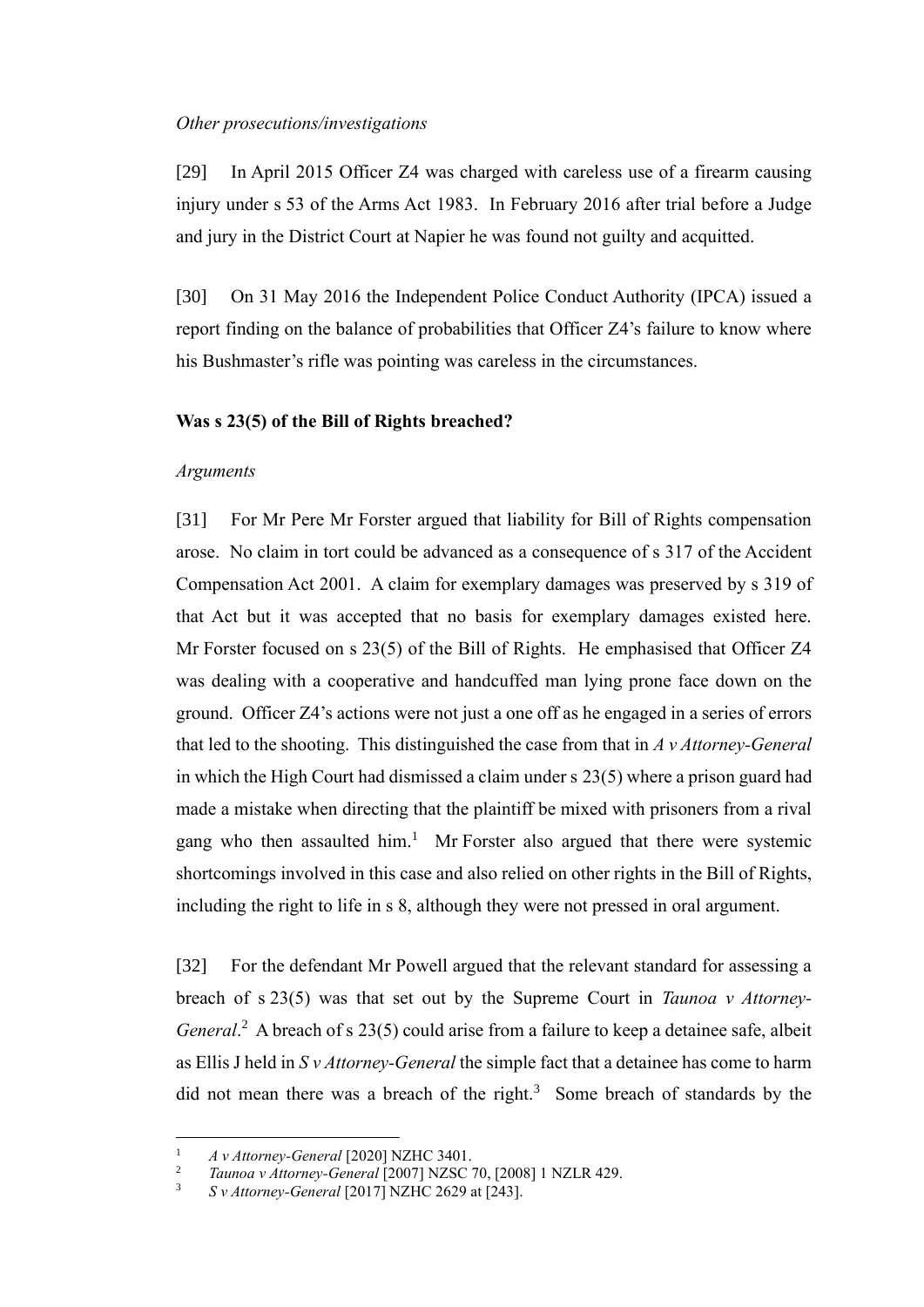detaining authorities was required. Mr Powell accepted that in the circumstances of this case it would be open for the Court to find that Officer Z4 had owed a duty to Mr Pere to take reasonable care to ensure that he did not injure him with the weapon he was carrying, and that this duty had been breached. It might then be open for the Court to conclude that this comprised a breach of s 23(5). He argued that there was no systemic element to any breach of the standard, however.

#### <span id="page-8-0"></span>*Analysis*

[33] The key question in this case is whether Mr Pere's right under s 23(5) was breached. This may depend on whether a breach of this right can arise as a consequence of harm caused to a detainee that is accidental rather than intentional. For the reasons I elaborate upon below I have decided that it can, and that such a breach arose in the present case.

[34] The right to be treated with humanity, and with respect for the inherent dignity of the person can be seen to be at the heart of all fundamental human rights. When the state assumes control over the personal autonomy of a person by detaining them such concepts assume particular significance, and this is reflected in the existence of the separate right in s 23(5) of the Bill of Rights. It is derived from Article 10(1) of the International Covenant on Civil and Political Rights. In other human rights instruments, such as the European Convention there is no express article to the same effect, but the existence of the right arises by implication given the centrality of the concepts of humanity and inherent dignity.<sup>4</sup>

[35] The leading New Zealand authority on the nature and extent of the right arising under s 23(5) is the decision of the Supreme Court in *Taunoa v Attorney-General*. The Court there referred to the decision of the European Court of Human Rights in *Kudla v Poland* which was said to have captured the flavour of s 23(5) in the following way:<sup>5</sup>

… The State must ensure that a person is detained in conditions which are compatible with respect for his human dignity, that the manner and method of the execution of the measure do not subject him to distress or hardship of an intensity exceeding the unavoidable level of suffering inherent in detention in

<sup>4</sup> Convention for the Protection of Human Rights and Fundamental Freedoms 213 UNTS 221 (opened for signature 4 November 1950, entered into force 3 September 1953).

<sup>5</sup> *Kudla v Poland* (2000) 10 BHRC 269 at [94]. See *Taunoa*, above n [2,](#page-7-3) at [156] per Blanchard J.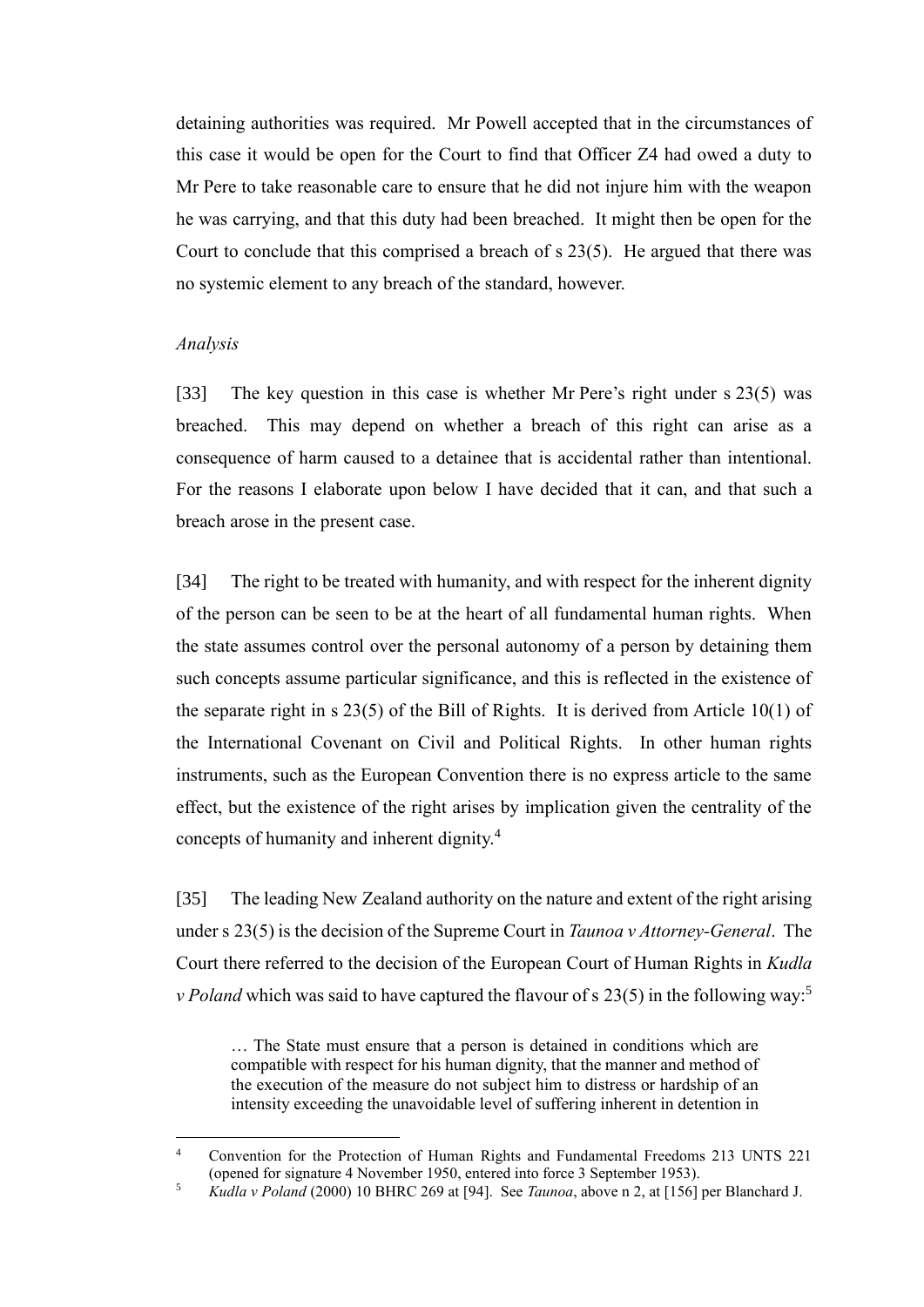that, given the practical demands of imprisonment, his health and wellbeing are adequately secured …

[36] In *Taunoa* the Supreme Court explained the difference between the right arising under s 23(5) and that arising under s 9 of the Bill of Rights not to be subjected to torture or cruel, degrading, or disproportionately severe treatment or punishment. There were degrees of infringing conduct evident in ss 23(5) and 9. Section 23(5) was concerned with conduct which was unacceptable but not rising to a level of outrageousness covered by s 9. $^6$  In describing the differences Tipping J said:<sup>7</sup>

… I consider different considerations apply to a case in which the State is said to have failed to observe the positive duty contained in New Zealand's s 23(5), which requires those deprived of their liberty to be treated with humanity and with respect for their inherent dignity as persons. A failure to observe that positive duty is different from a breach of s 9. **In the case of s 23(5), the person concerned can claim that the statutory standard has not been met. It does not matter for liability purposes why that is so. The State's duty is to achieve an objectively defined outcome.** It is, however, of moment to whether there has been a breach of s 9 to consider the state of mind of the party said to be in breach and the consequences for the victim of the impugned conduct.

(emphasis added).

[37] So whilst the state of mind of the party said to be in breach is relevant to s 9, it is not necessary to establish a breach of s 23(5). Section 23(5) gives rise to a positive duty. The Court's enquiry is directed to identifying whether standards arising from the positive obligation to treat detainees with humanity and inherent dignity have been observed. As Ellis J said in *S v Attorney-General*: 8

Many cases invoking s 23(5) concern actions by a detaining authority that are self-evidently inconsistent with the dignity or humanity of the detainee, such as unnecessary use of force or assault. For example, the intentional infliction of injuries by a police officer and inappropriate use of pepper spray against a person in custody have been found to breach s  $23(5)$ .<sup>9</sup>

<span id="page-9-0"></span>But inaction, neglect or failure to take the necessary steps to ensure the humane treatment of a detainee have also been discussed by the courts, and positive duties recognised under s 23(5). There is no doubt (and the respondents accept) that s 23(5) requires the State not simply to refrain from inhumane conduct, but also to act to maintain minimum conditions of detention, as defined in the statute authorising the detention, subordinate legislation and/or any relevant standards. …

<sup>6</sup> *Taunoa v Attorney-General*, above n [2,](#page-7-3) at [170].

 $\frac{7}{8}$  At [294].

<sup>&</sup>lt;sup>8</sup> *S v Attorney-General*, above n [3,](#page-7-4) at  $[216]-[217]$ .

<sup>9</sup> *Falwasser v Attorney-General* [2010] NZAR 445 (HC).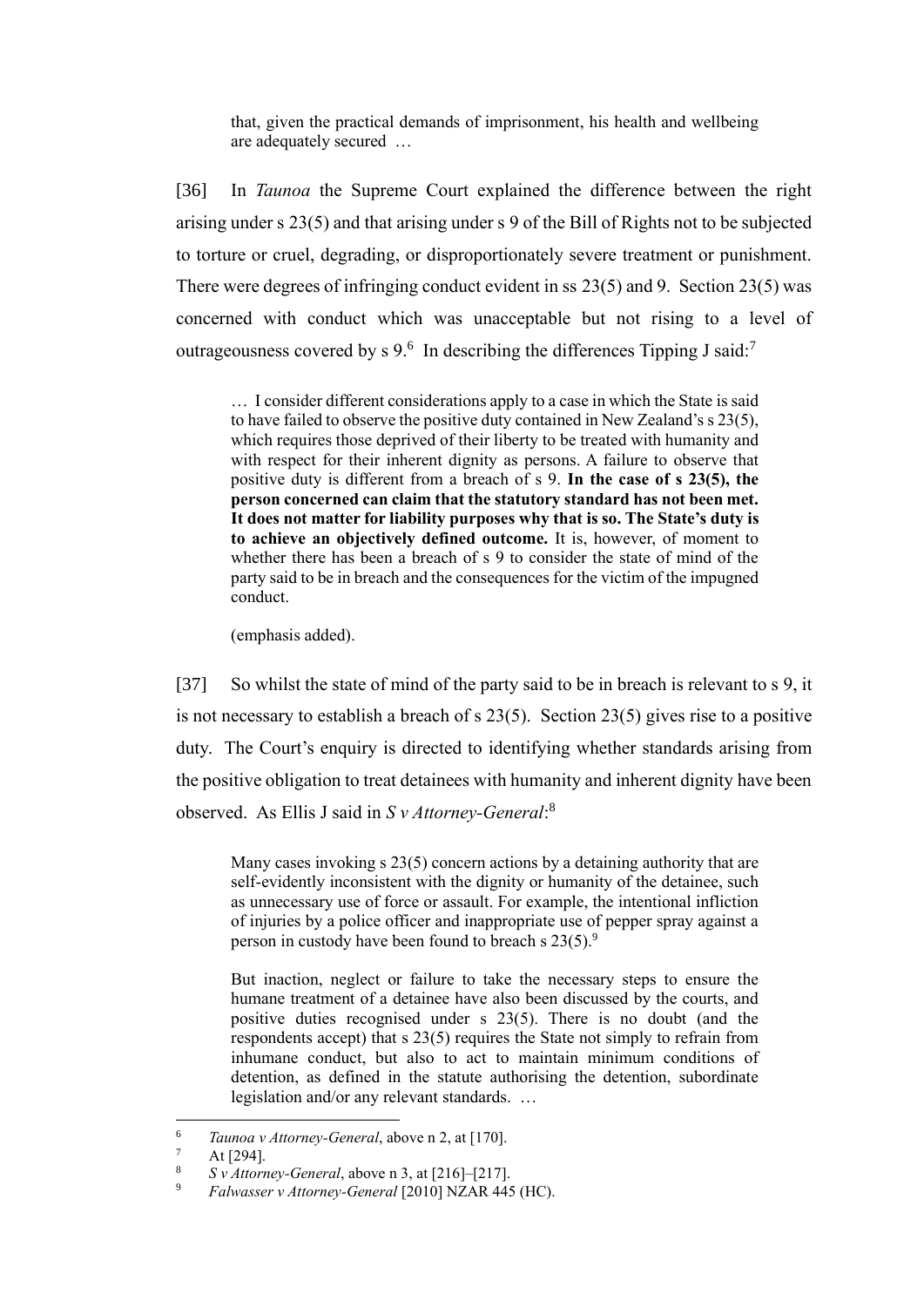[38] An illustration of a breach of such standards arising through non-deliberate behaviour is to be found in *Attorney-General v Udompun*. 10 Here Mrs Udompun had been detained at the airport and then transferred to a police station. In that process she had been denied the opportunity for a change of clothes and also deprived of sanitary pads which she needed. A full Court of the Court of Appeal upheld the finding that this involved a breach of s 23(5). They held:

We accept Heath J's formulation of the issue as whether the standards of administration applied to Mrs Udompun during her detention were satisfactory in light of the guarantees provided in s 23(5). Looked at in this light, the failure to provide sanitary products to Mrs Udompun, after having been informed of her need for such products, was treatment that fell below an acceptable standard. We accept Mrs Woodroffe's submission that there are hygiene issues arising out of the lack of sanitary products, as well as discomfort and personal embarrassment. The fact that the failure to provide the products was through inadvertence does not alter the fact that there was a breach. The request for the products, together with the essentiality of the item, means that a breach occurred.

[39] Again, therefore, the cause of the breach of standards, and whether they arose by deliberate or inadvertent action is not determinative of a breach. Maintenance of the standards arising as a consequence of s 23(5) is an absolute obligation. The relevant inquiry is directed to how the detainee has been treated by the authorities. So the issue turns on how the person has been detained, and what has happened to them during that detention. That approach is consistent with a rights centred focus.

[40] Section 23(5) accordingly mandates what can be thought of as minimum standards that must be maintained by the authorities when a person is detained. Compliance with those standards is an absolute obligation. If the minimum standards are not maintained by the authorities then a breach arises. Maintenance of minimum standards is not limited to, or the same as, an obligation to take reasonable care. The fact that such a breach arises as a consequence of accidental rather than deliberate conduct may be relevant to the extent of the state's culpability, but it does not mean that there is no breach. Whether there is a breach depends on an objective assessment on whether what has happened to a detainee is consistent with the minimum standards arising from the obligation to treat detainees with humanity, and with inherent dignity for the person.

<sup>10</sup> *Attorney-General v Udompun* [2005] 3 NZLR 204 (CA) at [141].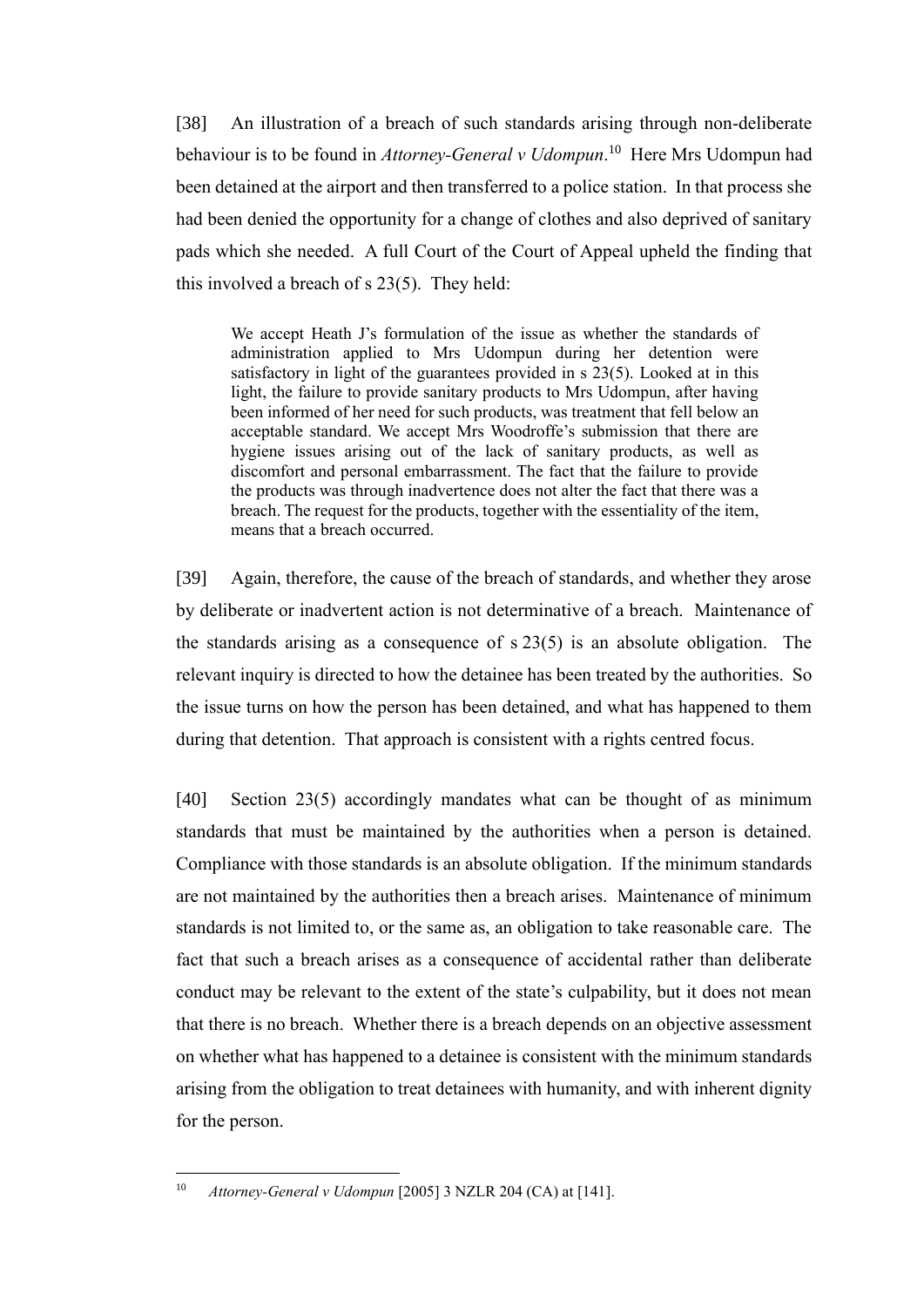[41] On that basis the relevant question here is whether the conditions of Mr Pere's detention, and what happened to him in detention, were consistent with minimum standards the officers were required to maintain. In assessing that it is important that there was no issue of public safety arising from the circumstances. Indeed the operation involved a less significant issue of public safety given it involved a report by a family member that Mr Pere was having a mental health episode, and had misused an air gun two days earlier, rather than a more serious incident. Mr Pere was then fully cooperative on his arrest. The officers also assumed complete control of Mr Pere. He was lying face down handcuffed behind his back in the process of being assisted to his feet. He was in a vulnerable position. He was then shot in the back by one of the officers. This caused him to be seriously harmed. The question is whether the harm caused to Mr Pere was consistent with the maintenance of minimum standards.

[42] In my view it is clear that it was not. The harm caused to Mr Pere by those responsible for his detention was clearly inconsistent with minimum standards. The fact that the harm happened by accident mitigates against the state's culpability, but it does not mean there was no breach. A deliberate infliction of harm, such as by a deliberate shooting, potentially involves a breach of s 9. A breach of the s 23(5) right does not depend on deliberate conduct, however. Shooting somebody in custody in the absence of a justification is inconsistent with the minimum standards of detention arising from the duty to treat detainees with humanity, and with respect for their inherent dignity.

[43] The position will be different if the harm occasioned to a detainee is caused by third parties rather than the detaining authorities. The question will then be whether the harm caused by third parties can be said to have been the consequence of a failure by the authorities to maintain minimum standards. In *A v Attorney-General*, for example, the High Court found that the error by a prison officer in placing the plaintiff in an area with rival gang members leading to his assault did not involve a breach of those standards.<sup>11</sup> But when the harm is caused by the authorities themselves the analysis is more simply whether the way the detainee has been treated is consistent

<sup>11</sup> *A v Attorney-General*, above n [1.](#page-7-5) See also *S v Attorney-General*, above n [3,](#page-7-4) at [244].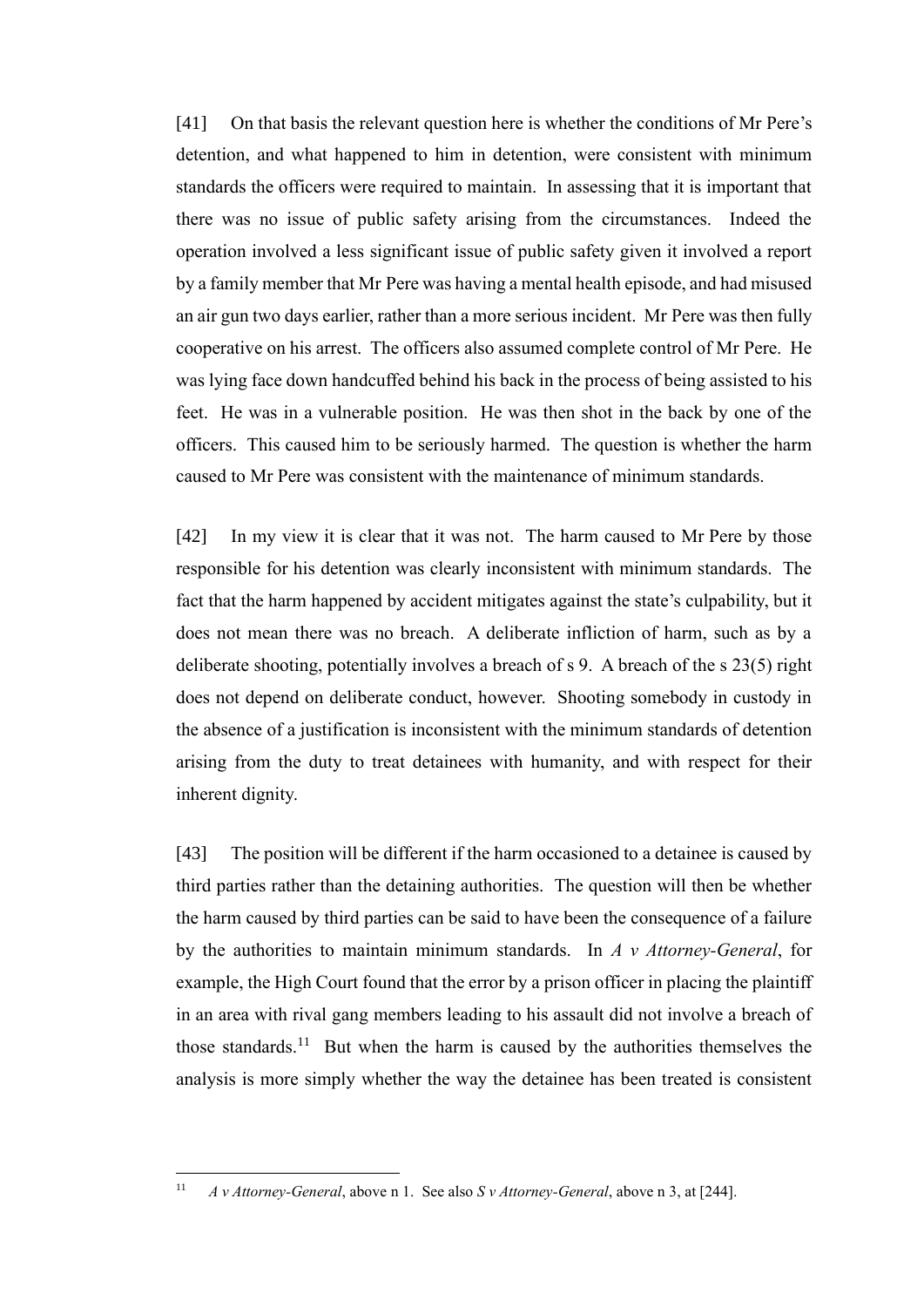with the minimum standards contemplated by the right that the state is obliged to maintain.

### <span id="page-12-0"></span>*Nature and circumstances of the breach*

[44] The reasons for the failure to observe minimum standards remain relevant to assessing the degree of culpability of the breach, however. They are accordingly appropriately assessed.

<span id="page-12-1"></span>[45] First, it is accepted that Officer Z4 failed to observe minimum standards of firearms safety. This is so in at least two respects. First, before approaching Mr Pere to assist the other officers he should have disabled his weapon. I accept that this would not have required him to unload the weapon in the context of an Armed Offenders Squad operation. Rather he should have followed the process followed by Officer Z3 and handed off his firearm to another officer before so assisting. Secondly, he failed to adhere to the cardinal rule — the laser rule — requiring that a loaded weapon should always remain pointed away from anybody else. This is a fundamental requirement of firearms safety. It is to be remembered that this was no longer an active operation requiring firearms use by the squad, and had moved to a standard arrest procedure without any threat to the public. To those two key breaches it can also be said approaching Mr Pere Officer Z4 did not have a full appreciation of the state of his firearm given that his apparel both apparently dislodged the safety catch, and then caught on the trigger causing a discharge of the firearm. It may be noted that these breaches of standards involved an inherent danger to the other attending officers as much as it did to Mr Pere.

[46] I also accept Mr Forster's argument that there were systemic elements to these failures. Whilst it cannot be shown that the concerns expressed during Officer Z4's training had any direct implication for this incident, it is significant that Officer Z4 received no one on one tutoring as had been a condition of his approval from the armed offenders course. Neither had he received any induction or mentoring, and no such formal induction or mentoring was in existence. This lack of comprehensive training may have caused Officer Z4 to do things that a well-trained officer would not have done. Neither is there any evidence that any concern arose amongst the other attending officers when he approached to assist with Mr Pere's movement, or when he earlier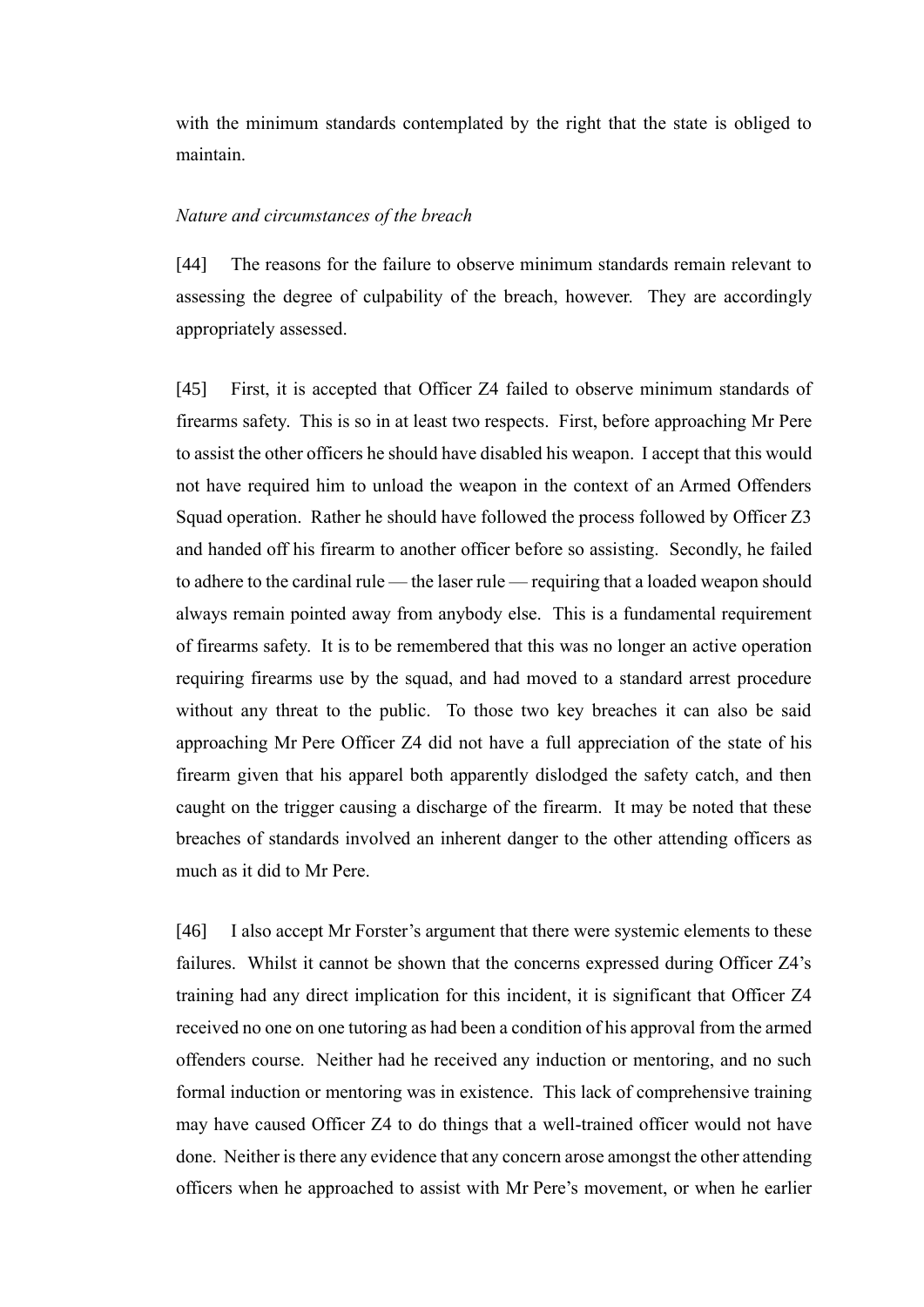assisted Officer Z3 in providing Mr Pere of his Bill of Rights warning which he did without handing off his weapon to another officer. This might also suggest a lack of clear protocols that are carefully followed by squad members to ensure safety. Further evidence of a general lack of standards is demonstrated by the fact that it was not just Officer Z4 who had the incorrect training rounds in his weapon. That was so of other officers. It is not difficult to imagine that this failure could have led to very serious adverse events in other situations requiring deployment of the Armed Offenders Squad. This further suggests that necessary high standards of professionalism for a squad such as this were not being maintained. As it happened this particular failure may have saved Mr Pere's life. But it is further indicative of systemic shortcomings in circumstances where well drilled and highly professional standards can be expected.

<span id="page-13-1"></span>[47] Both the systemic failures, and the failures in Officer Z4's personal conduct, can be described as failures to take reasonable care. The state's culpability is accordingly less serious than it would have been had the breach arose from any deliberate conduct. But in any event the breach of s 23(5) arises as a consequence of a more straightforward analysis. Causing serious harm to a detainee by one of those responsible for the detention shooting him involves a breach of the minimum standards of detention arising from in the right under s 23(5).

# <span id="page-13-0"></span>**Level of compensation**

[48] The next question is to assess the compensation that should be awarded for this breach.

[49] In doing so it is important to be clear that Mr Pere is not being compensated for the personal injuries he sustained. They are to be seen as having been compensated for under the Accident Compensation scheme. Damages for the injury cannot be recovered as a consequence of s 317 of the Accident Compensation Act , and whilst exemplary damages can be awarded under s 319 such damages do not arise here. As a full Court of the Court of Appeal explained in *Wilding v Attorney-General* these limitations preclude the award of Bill of Rights damages compensating for the physical injury.<sup>12</sup> The compensation awarded for a breach of the right in the Bill of

<sup>12</sup> *Wilding v Attorney-General* [2003] 3 NZLR 787 at [14]–[16].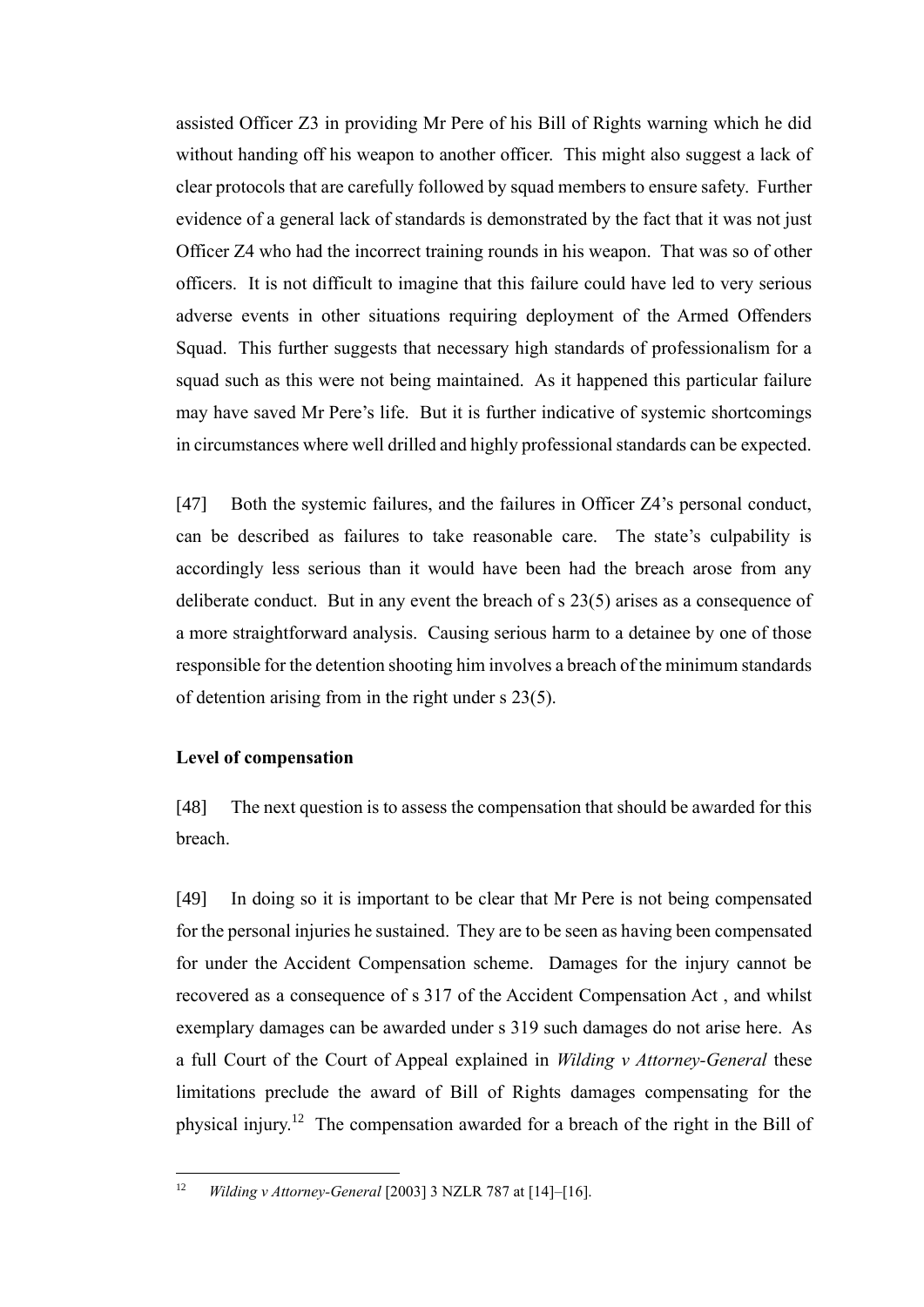Rights is awarded to provide an effective remedy for the infringement of the fundamental right in itself. This involves the goals of vindication of the right, deterrence and denunciation.<sup>13</sup>

[50] There is no dispute between the parties that a declaration should be made by the Court that Mr Pere's rights under s 23(5) of the Bill of Rights were infringed. That declaration is duly made. That declaration in itself provides a measure of vindication, but it is also apparent that some financial compensation is appropriate for this purpose was well.

[51] Mr Forster argued that there was an analogy with workplace accidents, relying on the decision of a full Court of the High Court in *Department of Labour v Hanham,*  and to the level of penalties awarded under the Health and Safety in Employment Act 1992 where penalties range from \$50,000 for low culpability up to \$175,000 for high culpability.<sup>14</sup> He also relied on levels of fine imposed in Worksafe prosecutions and argued an award of damages of \$250,000 was justified in the present case.

[52] Ms Tocher argued that the fines or penalties awarded under other legislative regimes were irrelevant, and that it was appropriate to look at comparable cases of Bill of Rights awards. He contended that the most helpful comparison was with the case of *Falwasser v Attorney-General*. 15 Here Mr Falwasser was assaulted several times with police batons and repeatedly sprayed with pepper spray over a period of some 20 minutes whilst in detention. A breach of s 23(5) arose. The Court held that an award of \$30,000 was appropriate to denounce the infringement of the right. It is notable that Stevens J indicated that "each case turns on its own facts" and he settled on the award as a matter of impression and judgment.<sup>16</sup>

[53] I accept Ms Tocher's submission that the comparison with the penalties awarded under other legislative regimes has no relevance. The penalties under the Health and Safety in Employment Act are the consequences of the application of those legislative provisions. They do not apply here, and they have different legislative

<sup>13</sup> See *Taunoa v Attorney-General*, above n [2,](#page-7-3) including at [258], [300], [327] and [372].

<sup>14</sup> *Department of Labour v Hanham* HC Christchurch CRI-2008409-00002, 28 August 2008..

<sup>15</sup> *Falwasser v Attorney-General*, above n [9.](#page-9-0)

At  $[124]$ .